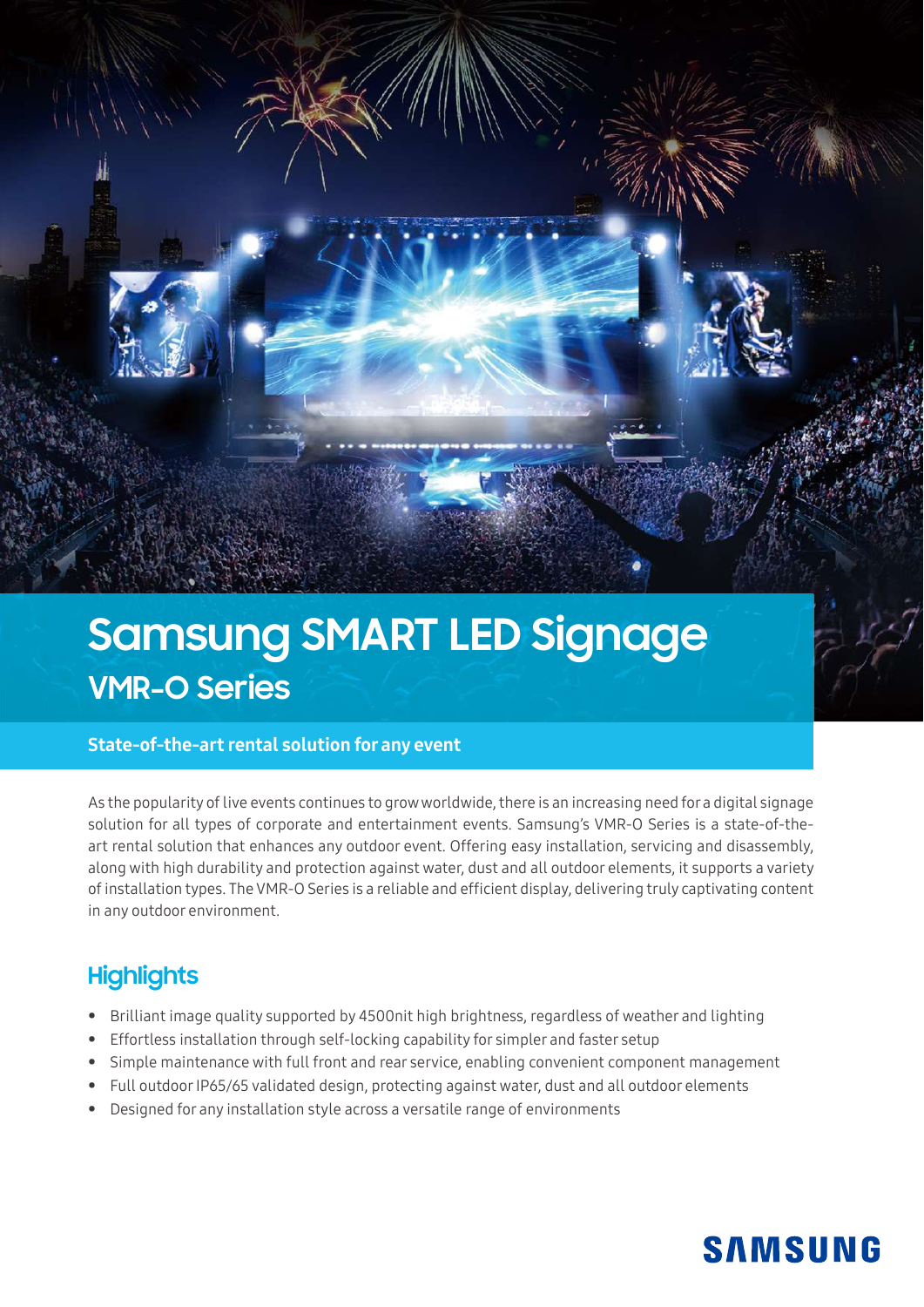## **Industry trend**

Outdoor events are growing in popularity, but with increasing competition they are facing more challenges than ever before. Therefore, they require a solution that brings content to life in new ways, while ensuring efficiency and long-lasting performance in any environment. A trusted vendor is critical to this, one that understands the importance of an individual event, while also addressing the need for a variety of outdoor capabilities, including simple disassembly, easy installation to meet tight timelines, and high durability with protection against all outdoor elements.

## **Why Samsung VMR-O?**

VMR-O Series delivers the latest technology for brilliant image quality and optimum performance at a variety of demanding, live events. Simple, one-man installation through its self-locking capability, enables fast setup. All components are detachable from the power box to module, and are supported by full front and rear service, providing simple and convenient component management. The VMR-O series has full outdoor IP65/65 validated design protected against water and dust, making it the perfect solution for any installation at any outdoor event, across a versatile range of environments.



All Weather **Conditions** 



Simple One-man Installation



Full Front & Rear Service

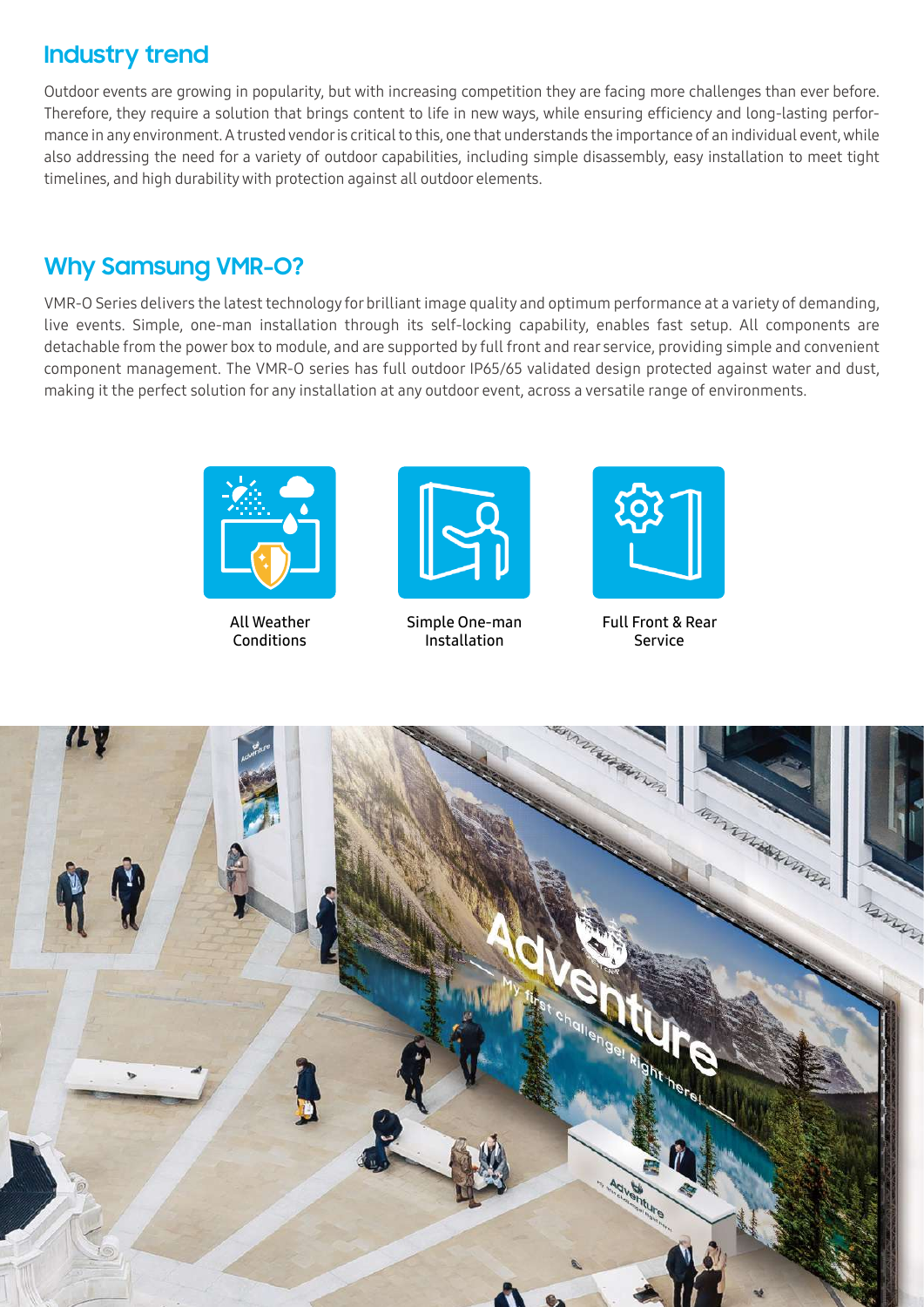## **Key features**



#### Optimum performance in any environment

All components undergo strict testing to ensure optimum performance at all times. The VMR-O Series has full outdoor IP65/65 validated design, protecting it against water, dust and all outdoor elements, ensuring continuous operation regardless of the environment.



### Effortless installation

Samsung's VMR-O Series provides simple, one-man installation through its self-locking capability, enabling fast setup of the solution. In addition, its edge protection design allows the cabinet to stand firmly on the ground by itself while avoiding any damage.



#### Simple, practical maintenance

With all components being detachable from the power box to module, the VMR-O Series supports full front and rear service, making it the ideal solution where space might be limited. In addition, its cable-free design enables simple and convenient component management.



#### Designed for any installation style

The VMR-O Series is a perfect solution for a variety of installations at any event, from hanging to floor, to stacking. Multiple accessories are provided to help the fast and easy setup of displays across a versatile range of environments.